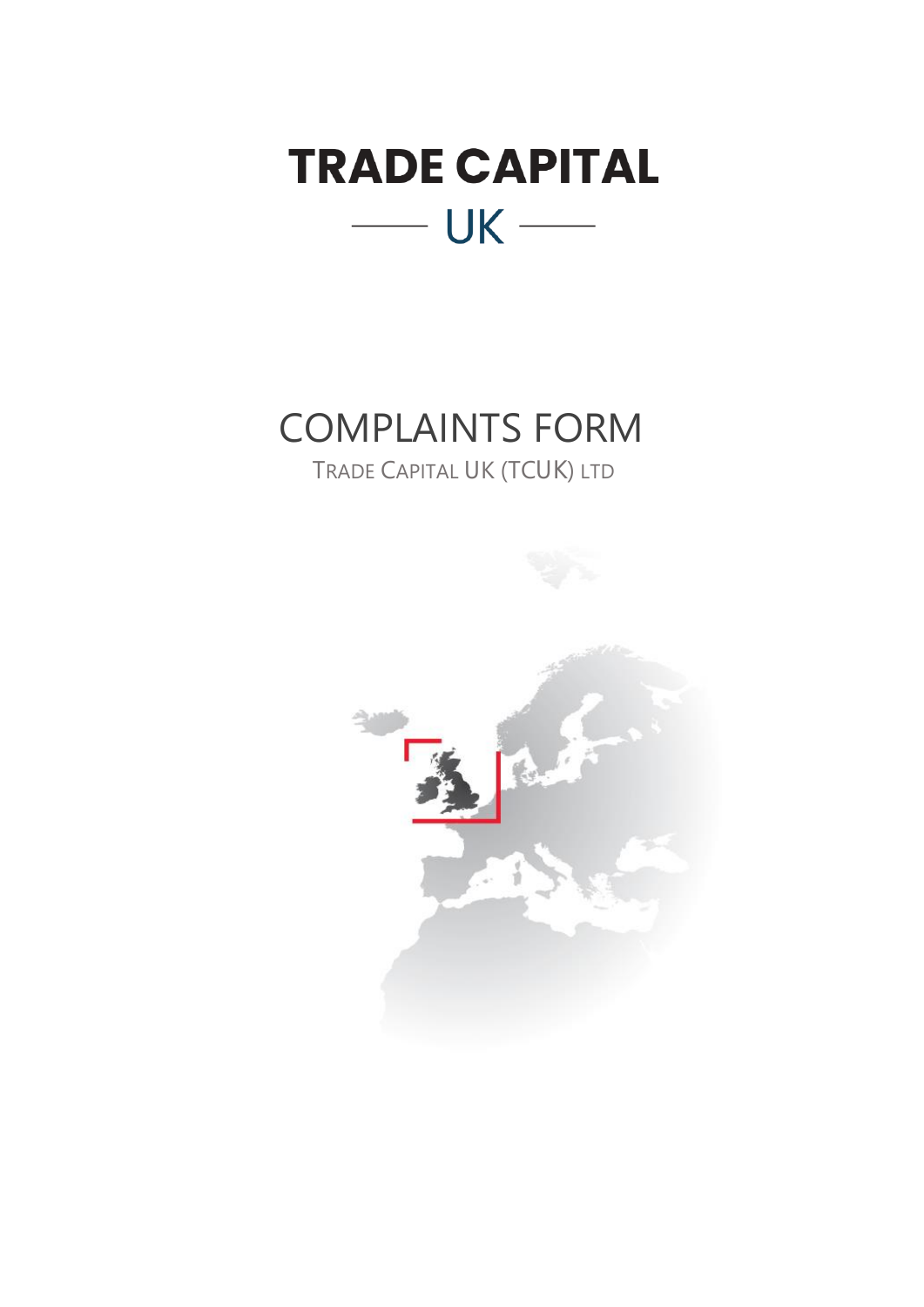## **TRADE CAPITAL UK (TCUK) LTD - COMPLAINTS FORM**

| Way of Communication:                                                                                                                         |       | FAX   | Email |          | Tel      | Letter |  |  |
|-----------------------------------------------------------------------------------------------------------------------------------------------|-------|-------|-------|----------|----------|--------|--|--|
| Client details                                                                                                                                |       |       |       |          |          |        |  |  |
| Name:                                                                                                                                         |       |       |       | Surname: |          |        |  |  |
| Account Number:                                                                                                                               |       |       |       |          |          |        |  |  |
| Legal Entity Name (if applicable):                                                                                                            |       |       |       |          |          |        |  |  |
| Address:                                                                                                                                      |       |       |       |          |          |        |  |  |
| Post Code:                                                                                                                                    |       | City: |       |          | Country: |        |  |  |
| Telephone Numbers:                                                                                                                            | Home: |       | Work: |          | Mobile:  | Fax:   |  |  |
| Email:                                                                                                                                        |       |       |       |          |          |        |  |  |
| <b>Brief Summary of the complaint</b><br>Please answer in details the questions below:                                                        |       |       |       |          |          |        |  |  |
| the affected transaction(s) numbers;<br>1)<br>the date and time of the disputed issue/trade;<br>2)<br>a brief description of the issue.<br>3) |       |       |       |          |          |        |  |  |
|                                                                                                                                               |       |       |       |          |          |        |  |  |
|                                                                                                                                               |       |       |       |          |          |        |  |  |
|                                                                                                                                               |       |       |       |          |          |        |  |  |
|                                                                                                                                               |       |       |       |          |          |        |  |  |
| Please enclose any other relevant documentation that may enable us to handle and resolve the complaint.                                       |       |       |       |          |          |        |  |  |
| I hereby certify and confirm that to the best of my knowledge, the information furnished above is true, accurate, correct and<br>complete.    |       |       |       |          |          |        |  |  |
| Signature:                                                                                                                                    |       |       |       | Date:    |          |        |  |  |